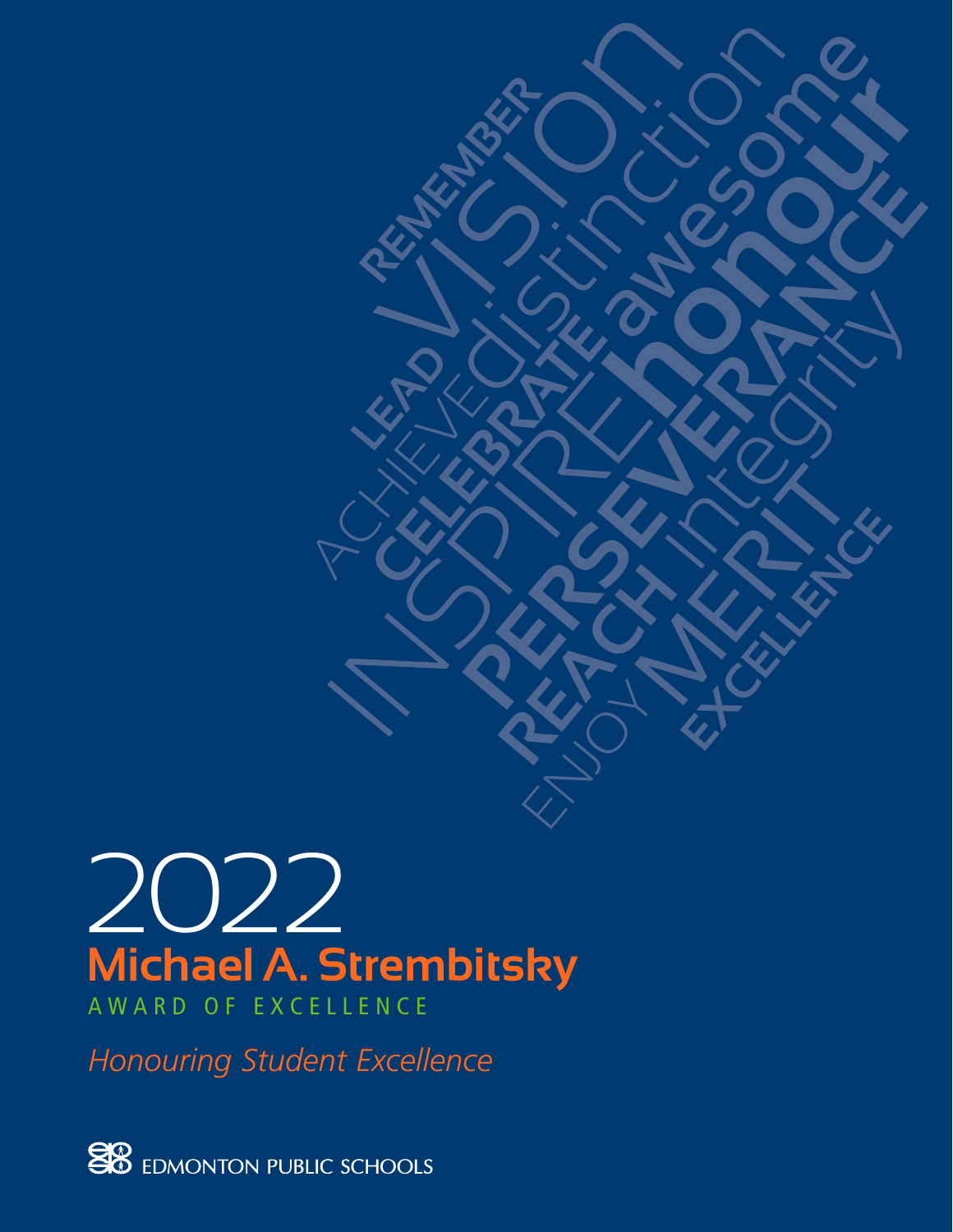# **Michael A. Strembitsky**  Award of Excellence

#### *Honouring Student Excellence*

On June 21, 2022, the Edmonton Public Schools Board of Trustees had the honour of recognizing 18 outstanding nominees for the Michael A. Strembitsky Award of Excellence.

A gold (\$2,000), silver (\$1,500) and bronze (\$1,000) medal and cash award was presented to three Grade 12 students who are completing their schooling and who best exemplify:

- excellence in personal, social and academic endeavours
- keen interest in a broad selection of subjects and activities
- willingness to seek meaningful change
- initiative, courage, confidence and a commitment to excellence
- co-operation with other students, staff and community members
- potential to provide leadership throughout life
- responsible participation in society

### **Michael A. Strembitsky Award Nominees**

| Dustin Edgi               | Laiba Shaikh           | Sarah Salami               |
|---------------------------|------------------------|----------------------------|
| amiskwaciy Academy        | J. Percy Page          | <b>Millwoods Christian</b> |
| Reda Alamari              | Karina Banerji         | Helen Pan                  |
| <b>Centre High Campus</b> | <b>Jasper Place</b>    | <b>Old Scona</b>           |
| Gustavo Marin Trejo       | Hannah Liu             | Ayesha Irfan               |
| <b>Eastglen</b>           | <b>Lillian Osborne</b> | <b>Queen Elizabeth</b>     |
| Ioana Dascalu             | <b>Macy Armstrong</b>  | Jonah Zwaigenbaum          |
| <b>Edmonton Christian</b> | M.E. LaZerte           | <b>Ross Sheppard</b>       |
| Cheney Cai                | Jonathan Afowork       | Juliana Concini            |
| <b>Harry Ainlay</b>       | <b>McNally</b>         | <b>Strathcona</b>          |

Grace Tunski *Victoria*

Nicole Li *Vimy Ridge Academy*

Jasmine Virk *W.P. Wagner*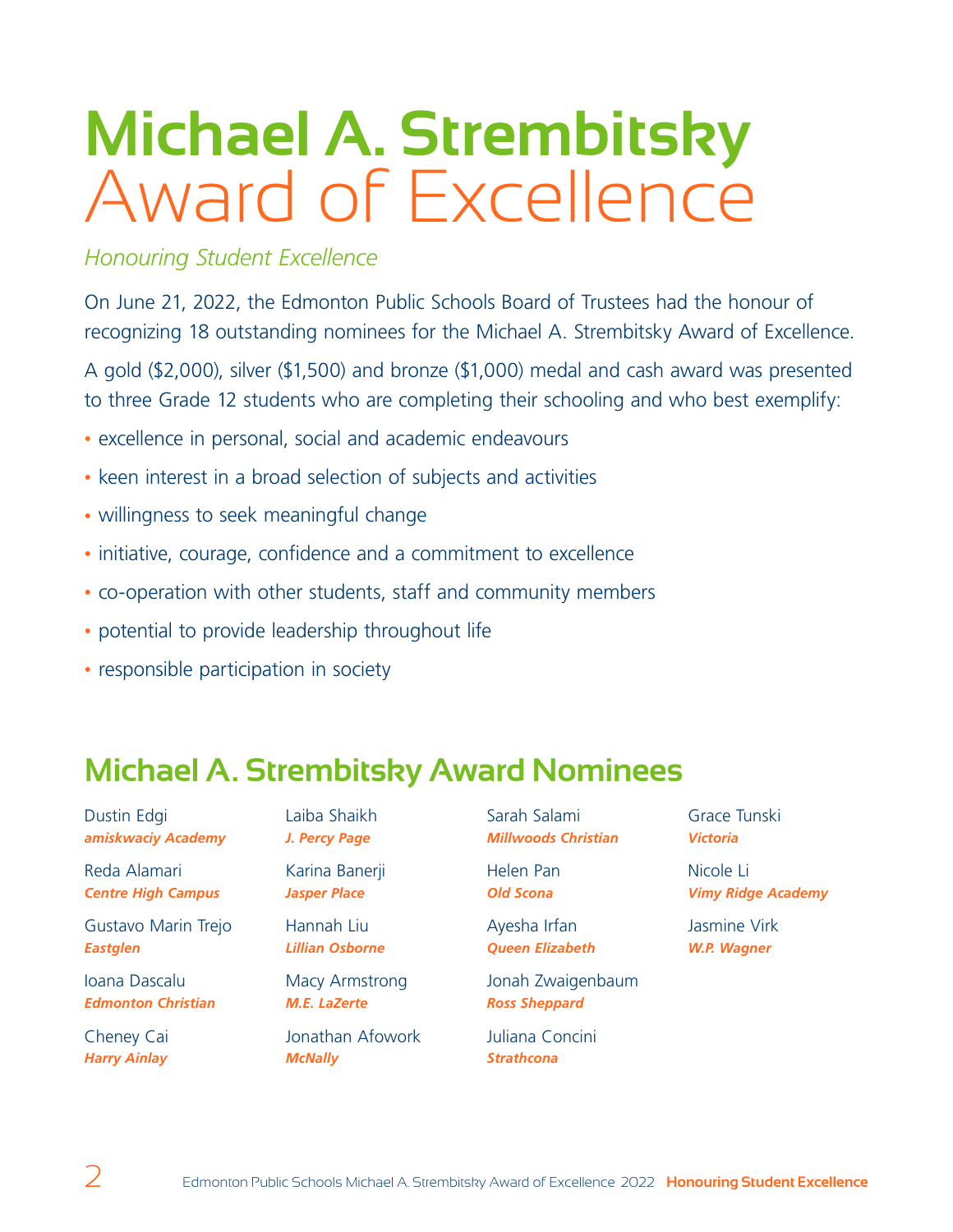## **GOLD** Medal



Juliana Concini *Strathcona*

"Juliana has modelled inclusivity and compassion, all while demonstrating excellence in so many different areas of our school," says Principal Hans Van Ginhoven. "She is a well-rounded student who has had a great influence on our school culture. Her personal discipline and time management skills are outstanding."

In Grade 11, Juliana represented the school on the Division's Student Senate where she led a team of students in amplifying the voices of Black, Indigenous and People of Colour (BIPOC) individuals. She helped create educational resources and collected stories from BIPOC teachers, staff and students to highlight their voices and support the project.

Juliana is an executive member of the school's Model United Nations Club, Social Justice Club and Student's Union. In everything she is involved with, she mentors peers, leads by example and helps organize and run numerous initiatives.

She plays the tuba and is also an accomplished flute player and is a member of the Strathcona advanced wind ensemble. During the pandemic, she hosted a virtual community flute concert and participated in fundraising concerts with the Edmonton Symphony Orchestra. She was an integral member of the school's championship winning flag football team.

Through her experience in Alberta Innovates High School Youth Researcher Summer (HYRS) Program, she discovered the gender disparity in STEM (Science, Technology, Engineering and Math). She says this "led her to the goal to inspire young women to pursue careers in STEM and to work toward decreasing the gender disparity in medical research." As a result, she started volunteering at Telus World of Science so she could encourage young girls to interact with the science exhibits. She also tutors math and science in hopes of making the subjects less daunting.

In addition to everything else she is involved with, Juliana also spends four to eight hours a week as a Page Peer Mentor with the Legislative Assembly Page Program when session is in. She worked with Inclusion Alberta to mentor an associate page with a developmental disability. Juliana spent a significant amount of time over many months creating study materials and running study sessions with the individual. All her efforts paid off and after six years as an associate page, the individual finally passed their exam to be able to work in the Chamber. Juliana also volunteered to speak to elementary students attending School at the Legislature.

Juliana was recently named a 2022 University of Toronto National Scholar, which recognizes original and creative thinkers, community leaders and high academic achievers.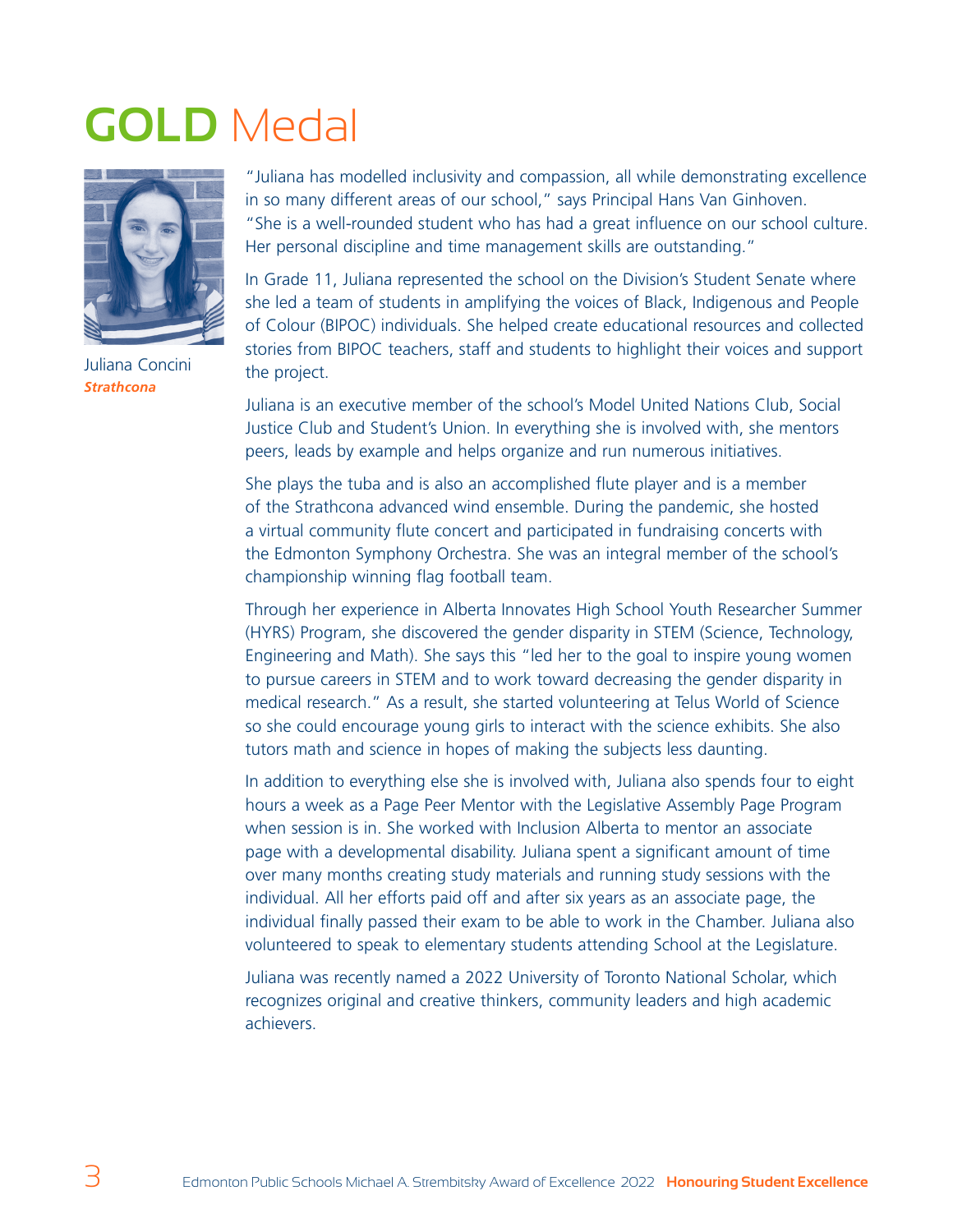## **SILVER** Medal



Jonathan Afowork *McNally* 

"Jonathan is a socially conscious and thoughtful young man," says Principal Krista Mulder. "He is committed to not just doing well but rather to doing good."

Jonathan was actively engaged in the school's Social Justice Club, where he participated in many initiatives like anti-bullying week and the Alliance of Black Employee Experience and Leadership's (ABEEL) anti-racism sponsorship program. He was a member of the Student Activities group and was actively involved in athletics as a lead member of the cross country team. Jonathan was a contributor to the Tiger Times publication and was responsible for setting deadlines and topics of interest, including pieces on science-related issues and developments. He helped anchor the school's weekly news and announcements and his peers look forward to his humour and approach. He also published an op-ed in the Edmonton Journal and Calgary Herald, addressing poor educational outcomes among Black Canadian youth and how to improve the outcomes.

Since Grade 4, Jonathan has competed in regional, national and international science competitions. In 2018, he presented his research on skin cancer at the Carleton University Canada-wide science fair. In 2019, he presented his research on wireless vital sign monitoring in Abu Dhabi as a member of Team Canada at the Movement for Leisure Activities in Science and Technology (MILSET) Exp-Sciences International an event focusing exclusively on the scientific creativity of young aspirant scientists from all over the world. Jonathan shared that being the only Black Canadian student left him feeling like a fish out of water.

As a first generation Canadian, Jonathan didn't grow up in a family with professional connections or knowledge of the opportunities available to him. As a result of noticing the gap with other family and friends, he created the CoCurriculum guide. This guide provides information about internships, summer programs, conferences and other opportunities for high school students. He worked to make the resource available to the school's Learning Services department as well as community groups like the ELITE Program for Black Youth. In fact, ABEEL gave Jonathan a Community Service Award for his creation of CoCurriculum. Jonathan and a classmate are working on creating an app that functions like the CoCurriculum guide.

As the youngest researcher at the University of Alberta's stem cell biology lab, he works alongside PhD and undergraduate students in regenerative medicine, researching ways to repair human tissue.

Jonathan shared that through working with many different people on many initiatives, "This helped me understand the idea of collective efficacy—how we need to trust each other, believing in our shared capacity."

Jonathan has received various awards and scholarships, and is McNally's valedictorian.